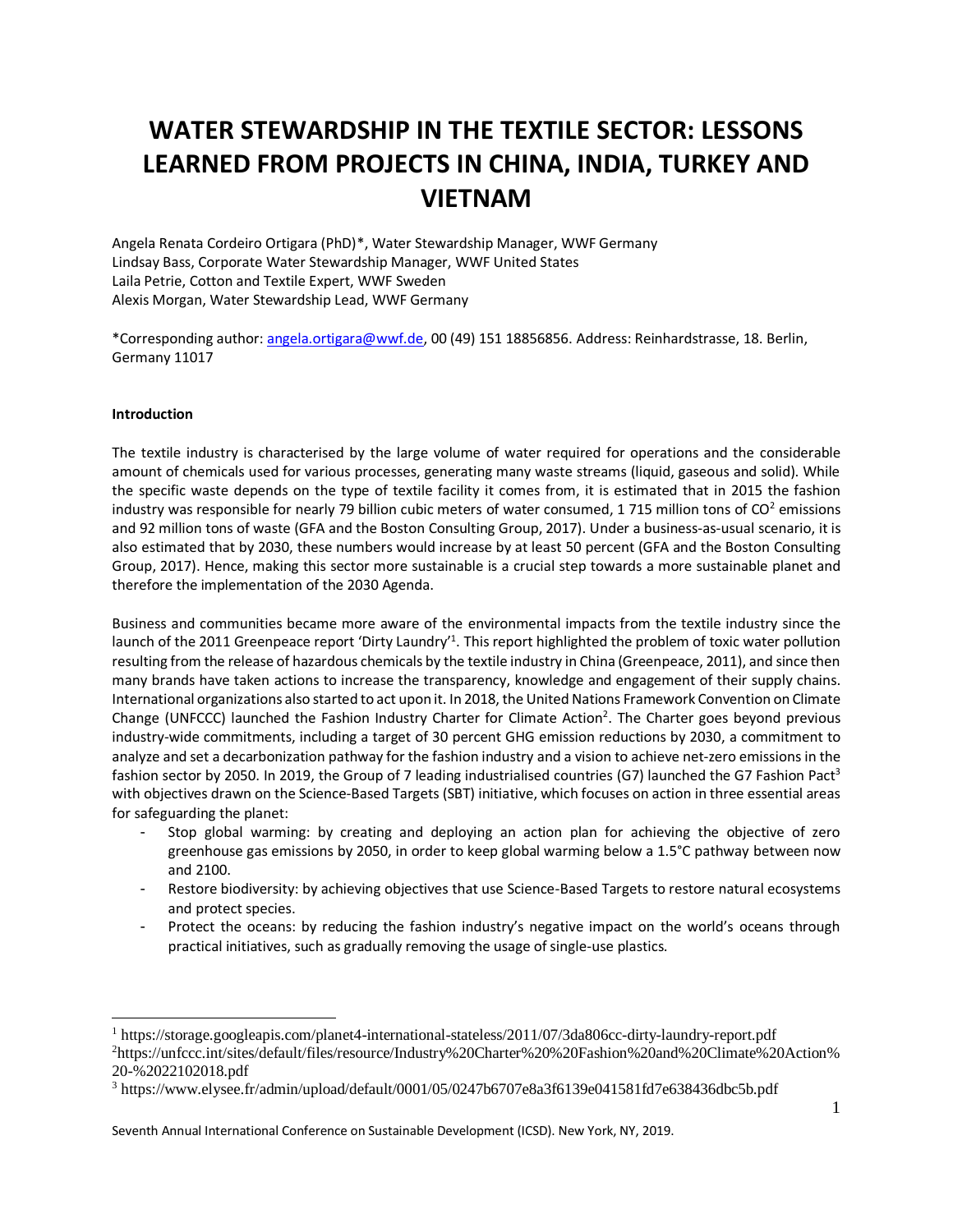While the UN Charter is a clear demonstration that the fashion industry is serious about acting on climate change, and the G7 Fashion Pact expand the objectives to include biodiversity and oceans, there is no parallel mechanism in place for a sector commitment on water, and the water challenges are addressed less urgently. Despite the impact on water resources and the corresponding risks to business being well known, water and climate are not being addressed with the same urgency by the business community. Among the reasons why water is not stressed in the public debate about fashion are the intrinsic differences between water and climate issues: while for climate it is relatively straightforward to set global targets, water remains primarily a local issue<sup>4</sup>.

Nevertheless, the 2030 Agenda recognizesthe key role that business needs to play in achieving all the SDGs, including SDG 6 on Clean Water and Sanitation. According to SDG Compass, the private sector can contribute by adopting a water stewardship strategy that addresses the economic, environment, and social dimensions of water (SDG Compass, 2019). Water Stewardship provides a framework enabling companies to understand and better manage their water risks and engage in advocacy to support the sustainable management of water resources(Morgan, 2018). By joining the water stewardship journey, companies contribute to the achievement of SDG 6, in particular SDG 6.5 on integrated water resources management, but also 6.3 and 6.4 that address water quality and water availability, respectively.

This paper aims to showcase the experiences acquired by WWF in the implementation of Water Stewardship projects in four river basins, highlighting how water stewardship can help in the transformation of the textile sector, through internal actions and the creation of a partnership between brands, NGOs and local-level offices and suppliers, and local stakeholders from public/private/civil spheres. Even though social issues linked to decent labour conditions exist and are very relevant in this industry, this article will only focus on environmental issues: specifically, the enhancement of water quality and quantity (SDG 6, SDG 14) and the protection of ecosystems (SDG 15). The reduction of energy consumption (SDG 7) and greenhouse gas emissions (SDG 13) is not directly addressed in this paper, but this is a side effect of cleaner production activities implemented in the projects as demonstrated by CDP (2017): 53% of companies responding to CDP in 2016 say they are realizing GHG reductions as a direct result of improvements to water management. Moreover, analysis of all the emissions reduction activities reported to CDP found that 24% are dependent on a stable supply of water.

# **Water Stewardship**

l

Water stewardship, as defined by the Alliance for Water Stewardship (AWS), is "the use of water that is socially equitable, environmentally sustainable and economically beneficial, achieved through a stakeholder-inclusive process that includes both site- and catchment-based actions" (AWS, 2019). Water stewardship provides business with a practical framework to address the risks they are exposed to, implementing better water management within the fences and reducing water-related impacts outside the fences, by ensuring collective action with other stakeholders. The journey towards becoming water stewards encompasses five steps (Figure 1).

<sup>4</sup> The creation of target for climate is going to take professionals to plan and work at the landscapes and basin level in order to understand what interventions are needed to deliver the necessary benefits. This on-the-ground implementation is where water projects have been taking place ever since, therefore both water and climate can benefit from discussions and integration when it comes to implementation and transforming landscapes.

Seventh Annual International Conference on Sustainable Development (ICSD). New York, NY, 2019.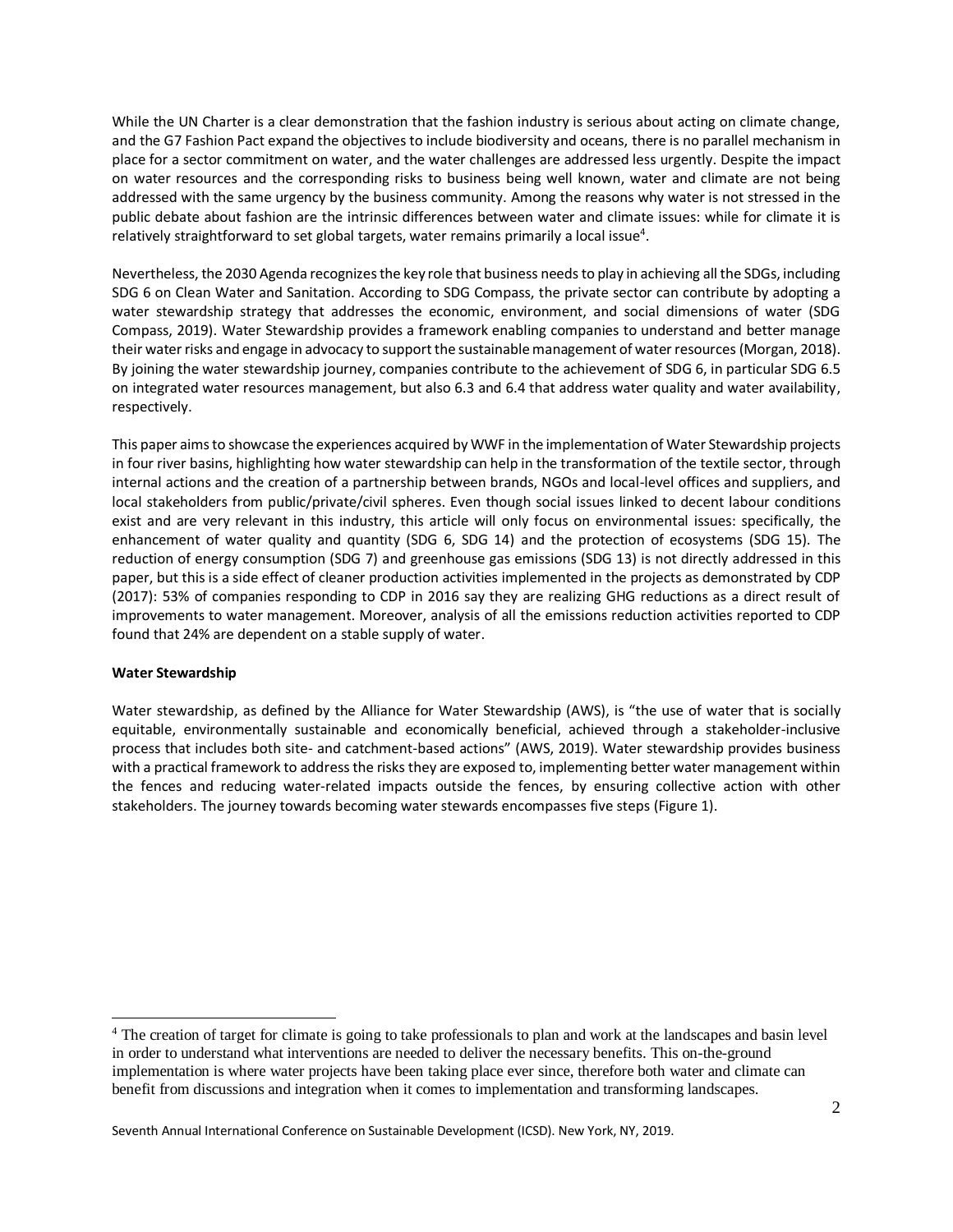

Figure 1: Water Stewardship Ladder and SDGs (Adapted from WWF, 2013)

A holistic approach to the implementation of water stewardship projects aims to restore and protect natural ecosystems, as well as the health of river basins. Therefore, it can indirectly support the achievement of SDG 13 (climate action, which can also be a call for collective action), SDG 14 (life below water – as one of the results is the reduction of water pollution) and SDG 15 (life on land: projects are implemented in WWF priority landscapes). By supporting the improvement of production process (i.e.: cleaner production), it also contributes to SDG 12 (Responsible Consumption and Production). Even if a direct link with certain SDG indicators is hard to identify, the last three steps of the ladder directly contribute to the achievement of the "aspirational" Sustainable Development Goals:

- 1- Internal action: the private sector facilities involved in the implementation of water stewardship will improve water and energy efficiency and reduce water pollution, contributing to SDG 6 and 7. The overall improvement may generate creative solutions to sustainability challenges in the industry (SDG 9);
- 2- Collective action: the creation of a platform of stakeholders to address common issues strengthens the implementation of water stewardship, brings action outside of the industry fence line and engages communities, public sector and NGOS, strengthening the partnership for goal achievement (SDG 17);
- 3- Influence governance: by creating multi stakeholder platforms and by leveraging the private sector, water stewardship may help reduce conflicts around water management, while increasing the transparency of how decisions are made (SDG 16).

Certain steps, such as knowledge of impact (Step 2) and actions associated with improving the supply chain (Step 3), are more technical and provide more tangible results than others. They also have specific tools available, such as the Water Risk Filter (WRF), to help increase business knowledge of where water risks are most likely to manifest in operational locations. The WRF is a WWF tool to assess both basin and operational risks that uses 32 annuallyupdated, peer reviewed data layers along with a site-based operational risk questionnaire to enable users to understand and prioritize water risks and specific sites/suppliers. The tool is also equipped with a "Respond Section", which links the result of the risk assessment to a customized set of recommended response actions (WRF, 2019).

Steps four and five are governance-related and have the potential to support the achievement of SDG 6.5. Taken together, these steps ensure that businesses move beyond internal actions and commit to sustainable management of shared water resources. Depending on the planning and goals of the stakeholder platform envisaged, these steps can also help improve the conditions of water-related ecosystems (SDG 6.6) and overall basin health. Business engagement in Steps 4 and 5 is essential to drive a new narrative in the water stewardship space—one that is focused around notions of value, opportunity, collaboration, context, innovation and resilience (Morgan, 2018).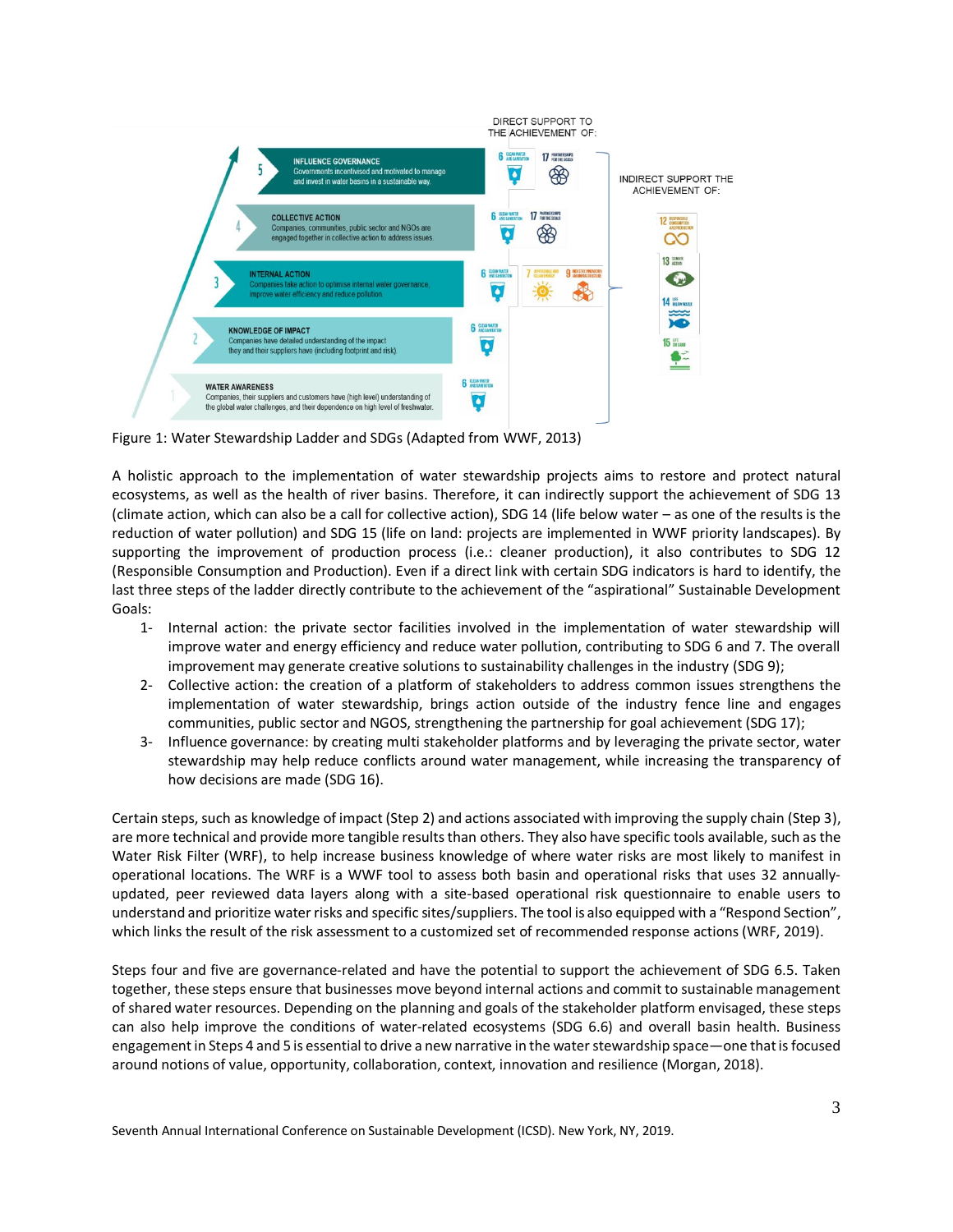## **Water Stewardship projects in the textile sector**

WWF has been actively working in the implementation of Water Stewardship in the textile sector with the support of international brands and local partners (i.e. governments, textile associations, NGOs) since 2011. Water Stewardship projects in the textile sector are being carried out in the following countries and river basins (WWF, 2019):

# **A) China - Taihu Lake Basin (Figure 2):**

l

The textile sector is key to China's economy with a total economic volume of about 1 trillion USD. China's textile exports comprise 25 percent of the country's total exports and are valued at 29 billion USD. Today, the country's textile industry withdraws over 3 trillion liters of water, accounting for 8 percent of the total industrial water withdrawal and making textile the fourth largest industrial water user in China.

Operating since 2011, the "Water stewardship in Taihu" was the first Water Stewardship project in the textile sector implemented by WWF. The Taihu Basin is home to a significant portion of China's manufacturing, including 37 percent of textile production, and it comprises more than 50 national and provincial level industrial parks, 14 Fortune 500 companies, hundreds of international and domestic brands with nearly 10,000 textile printing and dyeing facilities. The negative impacts from agriculture, livestock and industry to water quality and the fragmented water governance are the main challenges to be addressed in the basin, representing both a reputational risk for business and a risk for the environmental health of the basin. This project aims to improve the conditions of the river basin by transforming the industrial sector. While initial efforts have focused on the textile sector, the project's vision is broader and will expand to include additional sectors: "By 2030, prioritized sectors are working collectively to drive improved freshwater ecosystems and better water governance in key basins for a healthy/living Yangtze, and introduce best practice in WWF priority basins". This project has a strong component of stakeholder engagement at different levels:

- Site/Facility level: Here the goal is to increase the awareness and the knowledge of impact, and shared water risks among corporates, suppliers and facility managers;
- Industrial Park (IP) level: Project efforts are focused on contributing to the nationally-led Eco-IP Initiative and providing water management training through a package of resources to support water stewardship implementation;
- Sub-basin level: This aspect of the project has established a multi-stakeholder basin governance forum to provide relevant stakeholders a platform for regular meetings to discuss specific water management themes in different working groups (Box 1);
- National level: These efforts are disseminating Water stewardship practices and mechanisms to improve national standards. The project is providing further understanding of how international best practices can be useful in the Chinese context, as well as how best practices can support a greener Belt Road Initiative<sup>5</sup> textile sector strategy.

# **BOX 1: Taihu International Forum: an Annual Platform for Better Basin Governance**

In 2015, the first International Taihu Forum was held in Wuxi, the site of the 2007 algal bloom crisis in Taihu Lake. The purpose of the Forum was to promote the "Taihu Governance 2.0" model, which called for a new era of joint management with multi-stakeholder participation. Since then, the annual Forum has engaged government, industry, scientists and social organizations to discuss basin issues around joint-governance. Industry participation has been diverse, including many small and medium-sized enterprises located in the Taihu basin, as well as international brands, such as H&M, Tommy Hilfiger, Target, Coca Cola, Hilton and HSBC. Their annual engagement has allowed a rich discussion to evolve with respect to the role that industrial manufacturing can play in Taihu basin governance and the role that financial institutions can play in supporting cleaner production.

<sup>5</sup> Belt and Road Initiative (BRI) is a transcontinental long-term policy and investment program which aims at infrastructure development and acceleration of the economic integration of countries along the route of the historic Silk Road. For more information: https://www.beltroad-initiative.com/belt-and-road/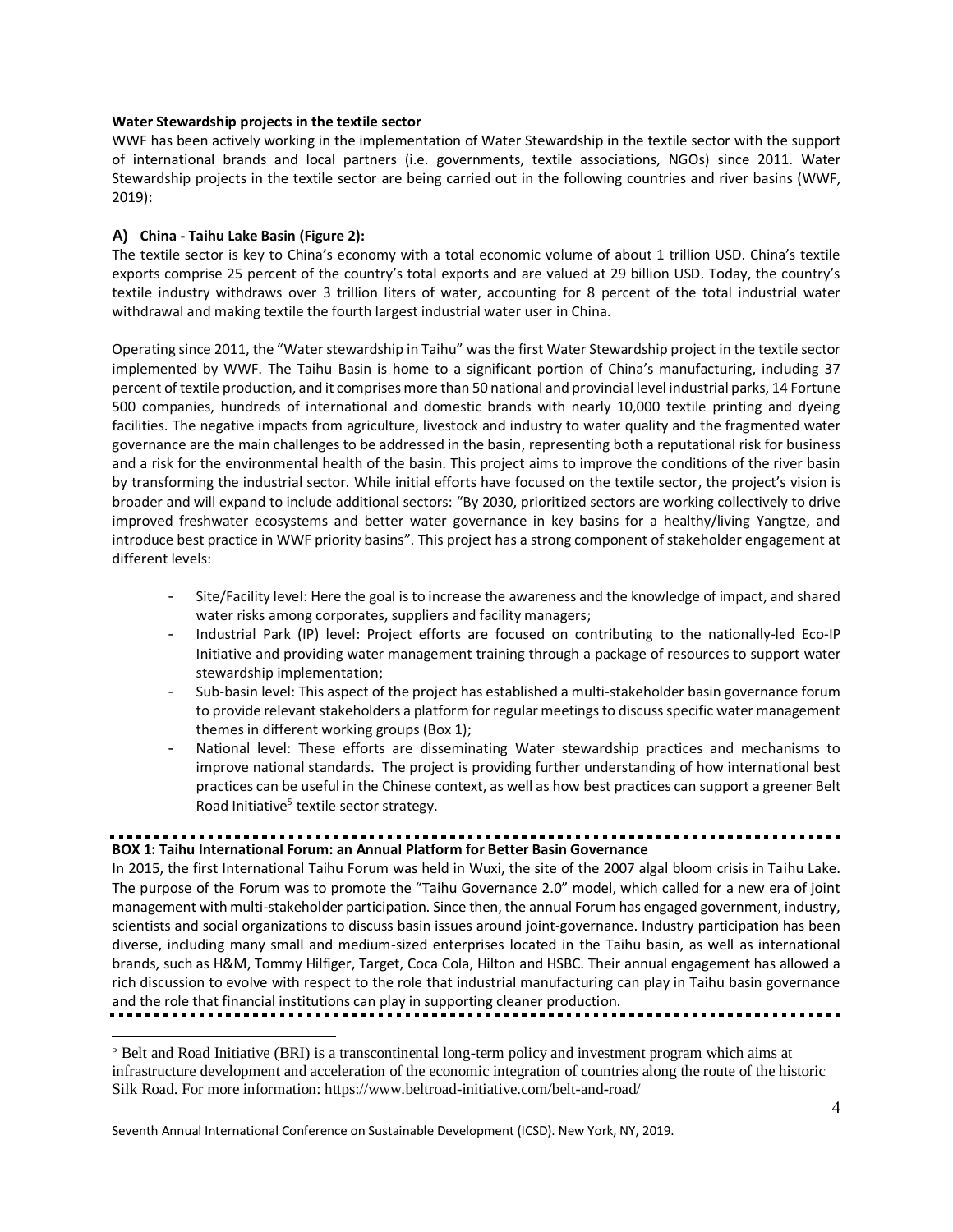

Figure 2: Water stewardship in the textile sector in China, Taihu Basin Area

# **B) India - Noyyal and Bavani Basin (Figure 3):**

Benefiting from the learning of other projects, work in the Noyyal-Bhavani basin was launched in 2018 with a desire to take an integrated landscape approach to basin water stewardship efforts. The Noyyal and Bhavani sub-basins are critical for the water security of the region and home to unique wildlife in the still relatively pristine upper water source areas. As the rivers continue downstream, they enable much of the agricultural and industrial economy of the region. The textile and garment industry has long been a crucial sector to the economy and is a major factor in the livelihoods of people in the basin. The textile industry clusters are predominantly located in the middle Noyyal region, in the cities of Coimbatore and Tiruppur. According to recent data, approximately 29,000 units are involved in various stages of textile production in the middle Noyyal region. The stakeholders part of the Water stewardship project planning have divided the Noyyal Bhavani Basin into 6 sub-basins in which different challenges have been identified, together with a list of activities and proposed pilot studies:

- 1. Zone 1 (Upper Noyyal): Initial work is focused on measuring the impacts of land-use and land-cover changes on flows in the river and rejuvenating two key sub-catchments of Upper Noyyal by 2021;
- 2. Zone 2 (Middle Noyyal): Efforts here center on determining the impacts of key water users (cities, industries, agriculture) on quantity and quality of surface and ground water, restoring the Sulur wetland by 2021, and mainstreaming clean technology and best water management practices (BMPs) in the Tiruppur Textile cluster by 2021;
- 3. Zone 3 (Moyar): This work aims to understand the ecological impacts of water diversion from Moyar valley and develop an environmental flows policy for hydropower operations in the basin by 2021;
- 4. Zone 4 (Upper Bhavani): Initial work in this zone is focused on understanding the impacts of invasive species on flows in the Upper Bhavani sub-basin and integrating invasives management strategies into the management plans of the forest department by 2021;
- 5. Zone 5 (Middle Bhavani): Here efforts center on understanding the interactions and trade-offs between various water users in the zone and demonstrating best agricultural water management practices by 2021; and
- 6. Zone 6 (Lower Bhavani): This work is focused on understanding the interactions and trade-offs between various water users in the zone and reviewing policies on direct water withdrawal and discharges from and to the river by 2021.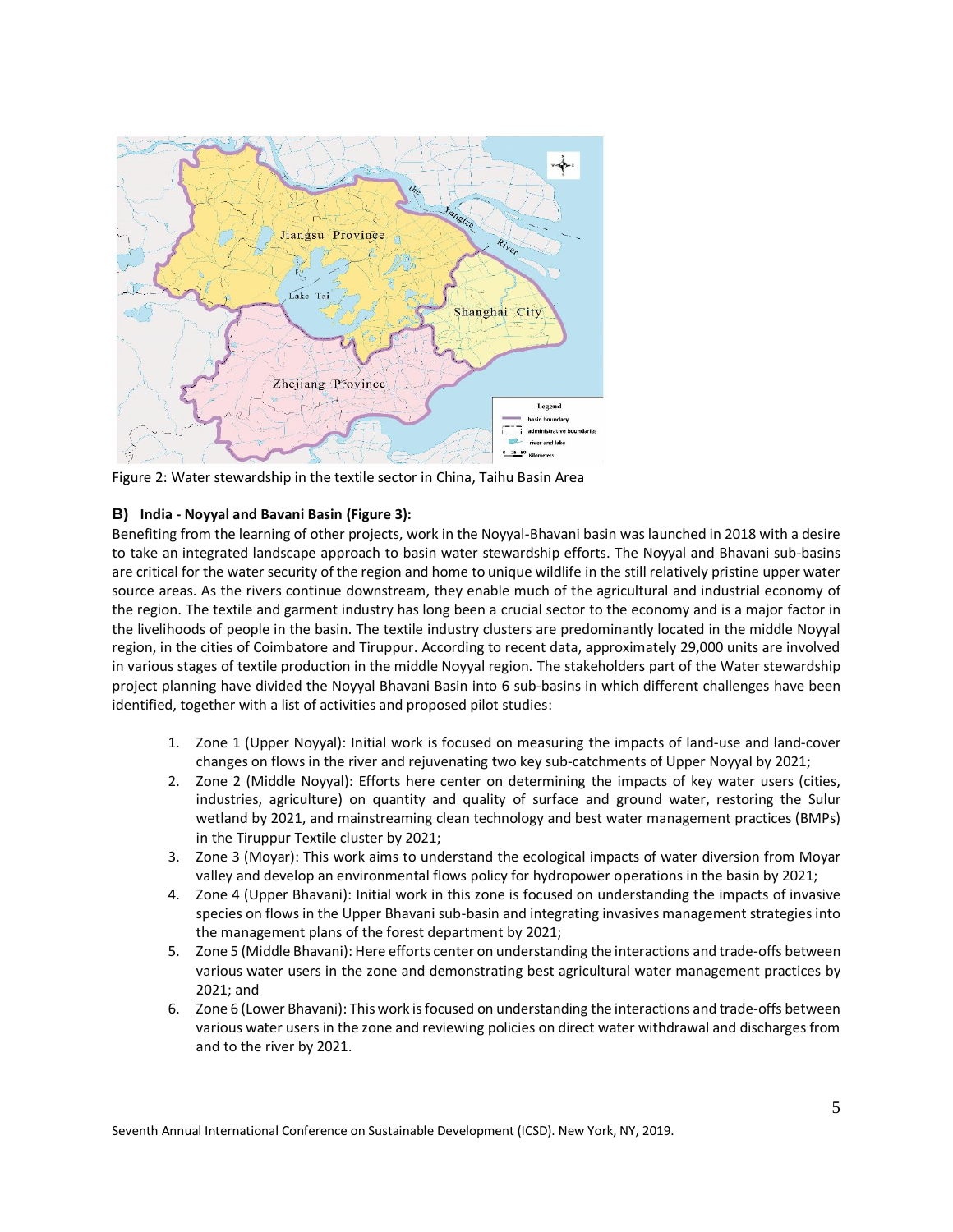With an integrated approach developed, the water stewardship project was shared with partners, including international textile brands, as an integral programme to which they were invited to join, knowing that the ambition was to address shared basin challenges. Brands accepted the commitment and were given a period of time for research and baseline assessment (one and a half years), in which dedicated reports and actions could be developed for each area. This period of preparation ensured the strong foundation of science-based actions, and the pilot pants are the confirmation to help informing policy making in the region and generating clear key performance indicators to measure the impact on the landscape.



Figure 3: Water stewardship in the textile sector in India, Noyyal and Bhavani Basin Area

# **C) Turkey - Büyük Menderes Basin (Figure 4):**

This project, started in 2015, has its main focus on the engagement of textile suppliers as well as the development of financial mechanisms to implement cleaner production in the facilities. The textile and leather industries are the leading industrial sectors in the Büyük Menderes basin, especially in the upper basin near Denizli and Uşak. Agriculture (including cotton production) is comparatively dominant in Aydın, which is located further downstream. The basin holds 40 percent of the national leather production, while Denizli holds 60 percent of all textile exports of Turkey and Aydın province contains 14 percent of the national cotton production. The river delta has been recognized as an Important Bird and Biodiversity Area (IBA) for breeding and wintering of water birds. To facilitate greater water stewardship, the project is being activated across the following four areas:

- 1. Cleaner production: Here the focus is to strengthen cleaner production implementation in Buyuk Menderes and Ergene basin, and identify financial mechanisms, policies and incentives that will help transform the textile industry (BOX 1);
- 2. Collective Action and Water Governance: This work is aimed at establishing a Multi-Stakeholder Platform (MSP) in the basin to improve basin governance in Büyük Menderes, which could then be replicated in other Turkish basins;
- 3. Landscape approach: These efforts are working to demonstrate the benefits of integrating biodiversityfriendly land, water and resource use into regional development and basin management planning, and policies;
- 4. Sustainability in the textile supply chain: This work focuses on achieving a sustainable supply chain between the cotton and textile sectors by engaging cotton and farming stakeholders in the basin.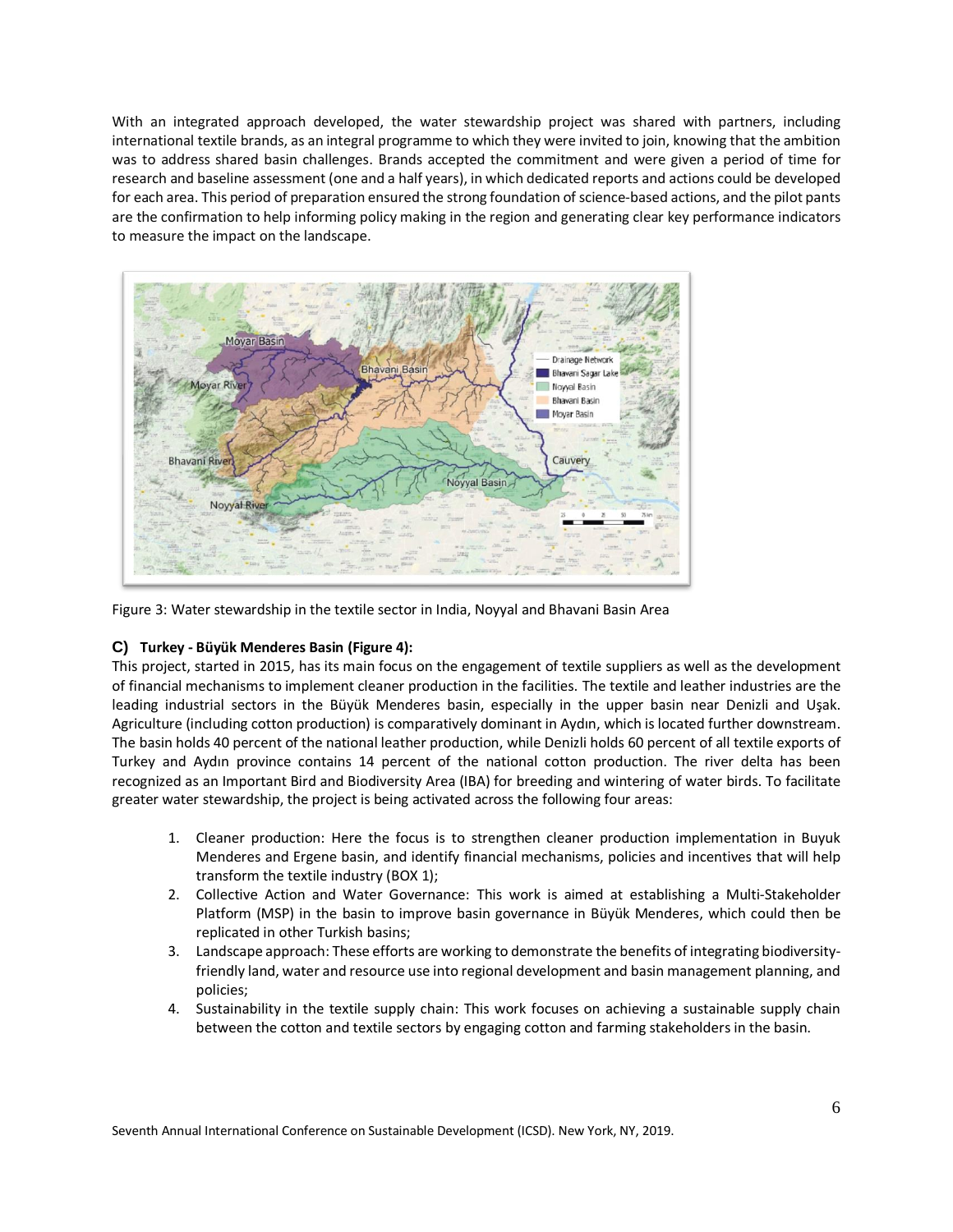This project provides an example that the steps of the Water Stewardship ladder do not necessarily need to be followed in sequential order – depending on the project, some parts can and should progress together. The vision of the project is ambitious: "Through the implementation of Water Stewardship, this programme aims to serve as a model in the conservation and sustainable use of water resources apt to be scaled up to other basins in Turkey". However, the working team initially concentrated its energies in activities one and two (in accordance with the Water Stewardship ladder). Yet, the lack of action in the higher order steps failed to meet some partner expectations. Intervention and assistance from the broader international team and donors have helped regain focus on the big picture and collaborate with partners on the most challenging aspects of implementation, i.e. the landscape approach and integration of other basin actors into the MSP.

## **BOX 2: Cooperation with Development Agencies for financing cleaner production: Bankable Water Solutions**

The cleaner production feasibility study carried out in some facilities indicated that actions in the sector could help save water, chemical and energy use, while reducing supplier costs. As loans could be taken by the facilities to cover the initial investment for improvements, the project team initiated a conversation with the government and financial sector to support the implementation of such actions. Together with the Turkish government's Southern Aegean Development Agency (GEKA), WWF-Turkey launched in 2018 a 'Cleaner Production in the Textile Sector' program. The aim of the effort is to encourage investments in cleaner production technologies among local suppliers in the Büyük Menderes basin. Alongside this work, GEKA launched a program to support feasibility studies in Industrial Parks in the region, as well as a "Cleaner Production Support Program" in early 2019 to provide grant support to small and medium textile enterprises for investment in cleaner production technologies at their facilities. To capitalize on and leverage this stimulating work by key partners, WWF is collaborating with Garanti, a local Turkish bank, and has signed a protocol to provide credit support to textile companies in Buyuk Menderes to invest in cleaner production.



Figure 4: Water stewardship in the textile sector in Turkey, Büyük Menderes Basin area

# **D) Vietnam – Great Mekong Delta (Figure 5):**

This project covers two interconnected areas, the Mekong and Dong Nai deltas, which have a total area of 10,000km<sup>2</sup>. The region, where 62 percent of textile and apparel factories are located, makes up more than 60 percent of the country's GDP. The Mekong Delta's main challenges are upstream hydropower dam development, sand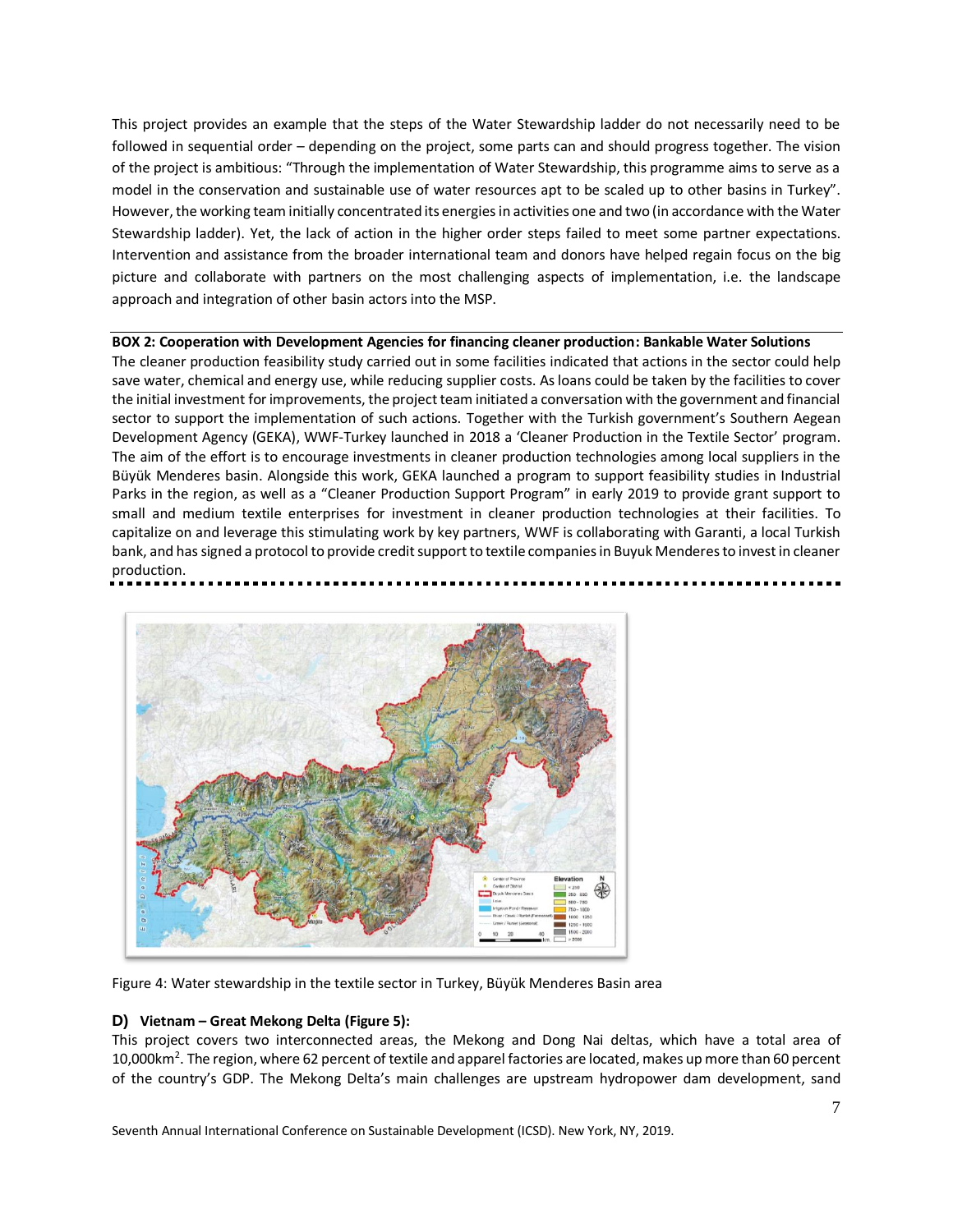mining, and overexploitation of groundwater. These activities are causing the delta to sink and shrink through land subsidence and erosion. The project's vision is to transform the textile sector in Vietnam by engaging sectoral and environmental governance in order to bring social, economic and conservation benefits to the country and the entire Mekong region. This vision will be achieved by making textile businesses more active participants in Mekong River resource planning and management, sustainable energy planning and creating an opportunity for these businesses to discuss collective action and set plans to achieve sustainable investment and development in the textile sector. The creation of such dialogue platforms is expected to improve overall governance, indirectly helping to solve specific challenges of the basin. The project is divided in four main parts:

- 1- Transboundary cooperation: Here work is focused on strengthening the business sector (particularly small and medium enterprises - SMEs) to support the public sector on regional river management;
- 2- Site level: The project's efforts focus on improving water and energy efficiency and reducing polluted water discharges in target SMEs through best technologies and practices;
- 3- Financial solutions for scaling up activities: These efforts are aimed at creating the business case for green financing by generating funds for water and energy stewardship investments to SMEs;
- 4- Policy advocacy and collective action: Through implementing water stewardship, the project team is working to improve key national policies, strategies, regulations, and ensure they are enforced in ways that strengthen the enabling environment for continued sustainable actions by SMEs.

Among WWF's suite of global textile work, this is the first project to integrate water and energy issues from the beginning, while in other projects energy efficiency improvements were considered co-benefits generated by the projects. Moreover, the project has also initiated discussions and is serving as a convener – among SMEs and public sector at both the national and sector level – to develop "Green Textile Vision for Vietnam".



Figure 5: Water stewardship in the textile sector in Vietnam, Mekong Delta Area

The Water Stewardship ladder was primarily developed for use by business. Use in projects has often been less clear. Table 1 aims to clarify how all the above project activities can be aligned to the ladder, step-by-step.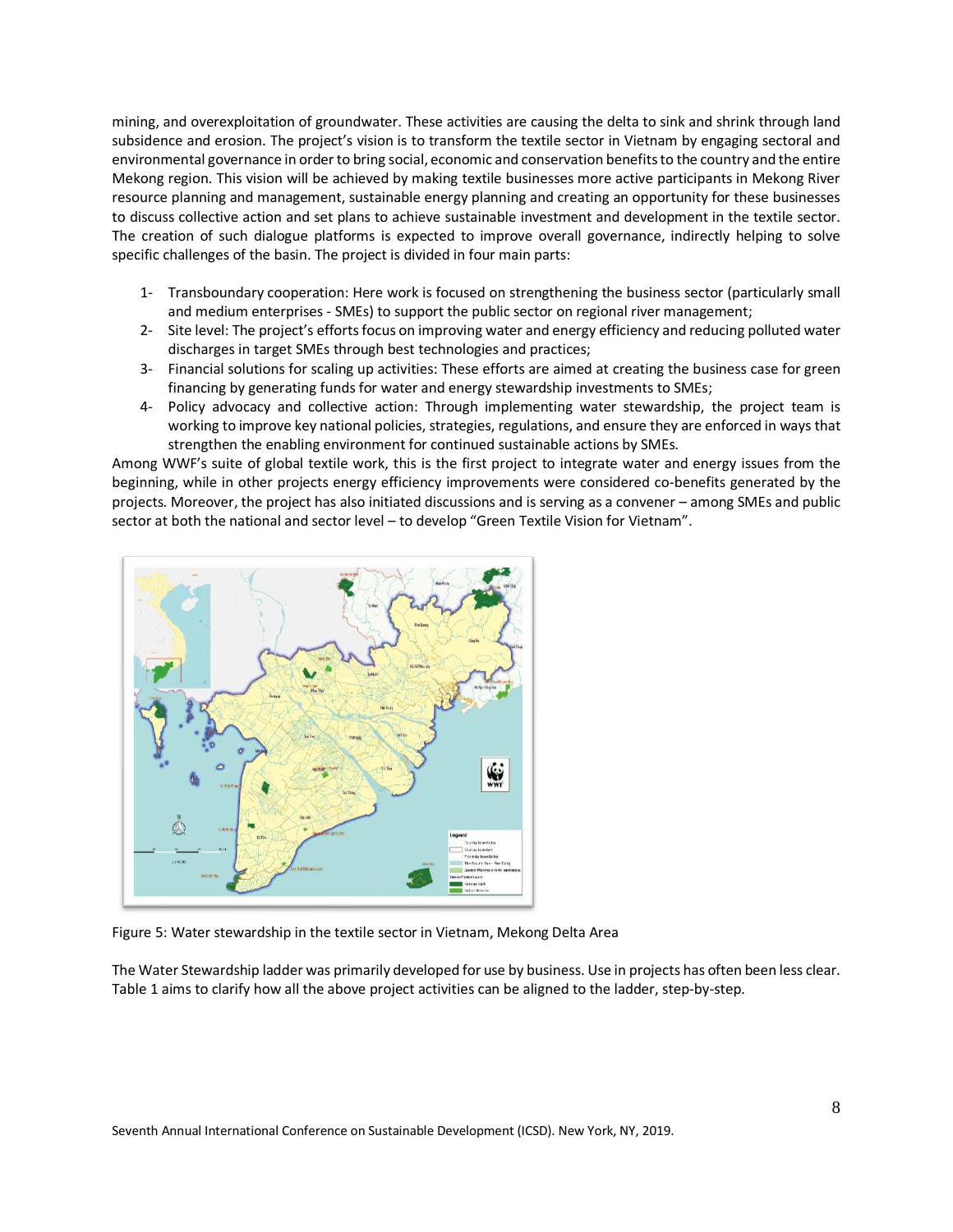|                    | <b>Water Awareness</b><br>$1 -$      | $2 -$<br>Knowledge of Impact        | $3-$<br><b>Internal Action</b>  | <b>Collective Action</b>         | $5-$<br>Influence governance      |
|--------------------|--------------------------------------|-------------------------------------|---------------------------------|----------------------------------|-----------------------------------|
| Taihu Lake (China) | Beyond dedicated trainings, a        | International partners (brands)     | Within specific Industry Parks, | The annual Taihu International   | Through the collaboration with    |
|                    | Water Stewardship app was            | have used the Water Risk Filter     | dedicated<br>studies<br>are     | Forum seeks the engagement       | government leaders on textile     |
|                    | developed<br>to<br>increase          | to<br>increase<br>tool<br>their     | underway in selected factories  | of key national players, as well | work, the project disseminates    |
|                    | site/facility understanding and      | knowledge on their suppliers'       | define<br>the<br>best<br>to     | as international stakeholders,   | best practices - from the project |
|                    | promote changes/improvements         | water risks.                        | practices/technologies needed   | to discuss the challenges of the | as well as international best     |
|                    | in their operations.                 |                                     | to reduce impact in terms of    | textile industry and solutions   | practices - to the national level |
|                    |                                      |                                     | water, energy, chemicals and    | to improve basin health.         | decision makers.                  |
|                    |                                      |                                     | waste.                          |                                  |                                   |
| Novyal and Bavani  | studies<br>Initial<br>being<br>are   | A mapping exercise is taking        | Once the Industry Profile has   | Stakeholders will be involved in | The project aims to influence     |
| Basin (India):     | conducted to understand key          | place to create the industry        | been completed, dedicated       | reviewing and disseminating      | policy making and will push for   |
|                    | (domestic,<br>impacts<br>sectors     | profile for textile sector, as well | feasibility studies<br>will be  | the draft policy on the Best     | the replication of IRBM plans in  |
|                    | industries, agriculture), as well as | as a mapping of the                 | completed to help promote       | Available<br>Technology          | other sub-catchments within the   |
|                    | the interactions and trade-offs      | stakeholders and institutional      | and<br>encourage<br>the         | Reference (BREF) process, as     | Novyal-Bhavani basins.            |
|                    | between users and sectors in         | frameworks.                         | implementation<br>of<br>clean   | well as the development of       |                                   |
|                    | representative zones of the          |                                     | technologies<br>and<br>Best     | Integrated<br>River<br>Basin     |                                   |
|                    | Bhavani and Noyyal river basin.      |                                     | Management<br>Practices         | Management (IRBM) plans for      |                                   |
|                    |                                      |                                     | (BMPs).                         | the basin.                       |                                   |
| Buyuk<br>Menderes  | A campaign will be implemented       | Feasibility Studies are being       | Funding mechanisms are being    | A Brands Platform has been       | will<br>The<br>project<br>support |
| (Turkey):          | to raise the awareness among         | conducted in the 40 dying mills     | developed to support the        | created to share best practices, | development<br>and                |
|                    | stakeholders on the health and       | in the area (six have already       | implementation<br>of<br>best    | lessons learned and support      | implementation of the Buyuk       |
|                    | importance of the river (from        | completed)<br>been<br>to            | practices and technologies.     | the implementation of changes    | Menderes Water Management         |
|                    | source to sea). This will show the   | understand<br>their                 |                                 | inside factories.                | Plan.                             |
|                    | impact of the different sectors      | environmental footprint.            |                                 |                                  |                                   |
|                    | (including textile) on the river.    |                                     |                                 |                                  |                                   |
| Mekong<br>Great    | The Report "Textile and Garment      | Feasibility Studies are being       | Financial<br>support will<br>be | Through the creation of a        | Engagement of the Vietnamese      |
| Delta (Vietnam):   | Sector in Vietnam: Water Risks       | conducted in selected factories     | implement the<br>sought to      | Textile Alliance with multi-     | Textile Association will advance  |
|                    | and Solution" (WWF, 2018b) was       | in order to understand their        | needed<br>changes<br>inside     | stakeholder participation (e.g.  | the development of the "Textile"  |
|                    | produced and disseminated. This      | environmental footprint.            | factories.                      | line ministries, associations,   | Vision for Vietnam."              |
|                    | work includes the use of the         |                                     |                                 | brands, and factories), the      |                                   |
|                    | Water Risk Filter tool to increase   |                                     |                                 | project will support the         |                                   |
|                    | the knowledge of impact as well.     |                                     |                                 | development of the Green         |                                   |
|                    |                                      |                                     |                                 | Textile Vision for Vietnam.      |                                   |
|                    |                                      |                                     |                                 |                                  |                                   |

Table 1: Matching between Water Stewardship steps and activities implemented by the Water stewardship programmes in Textile.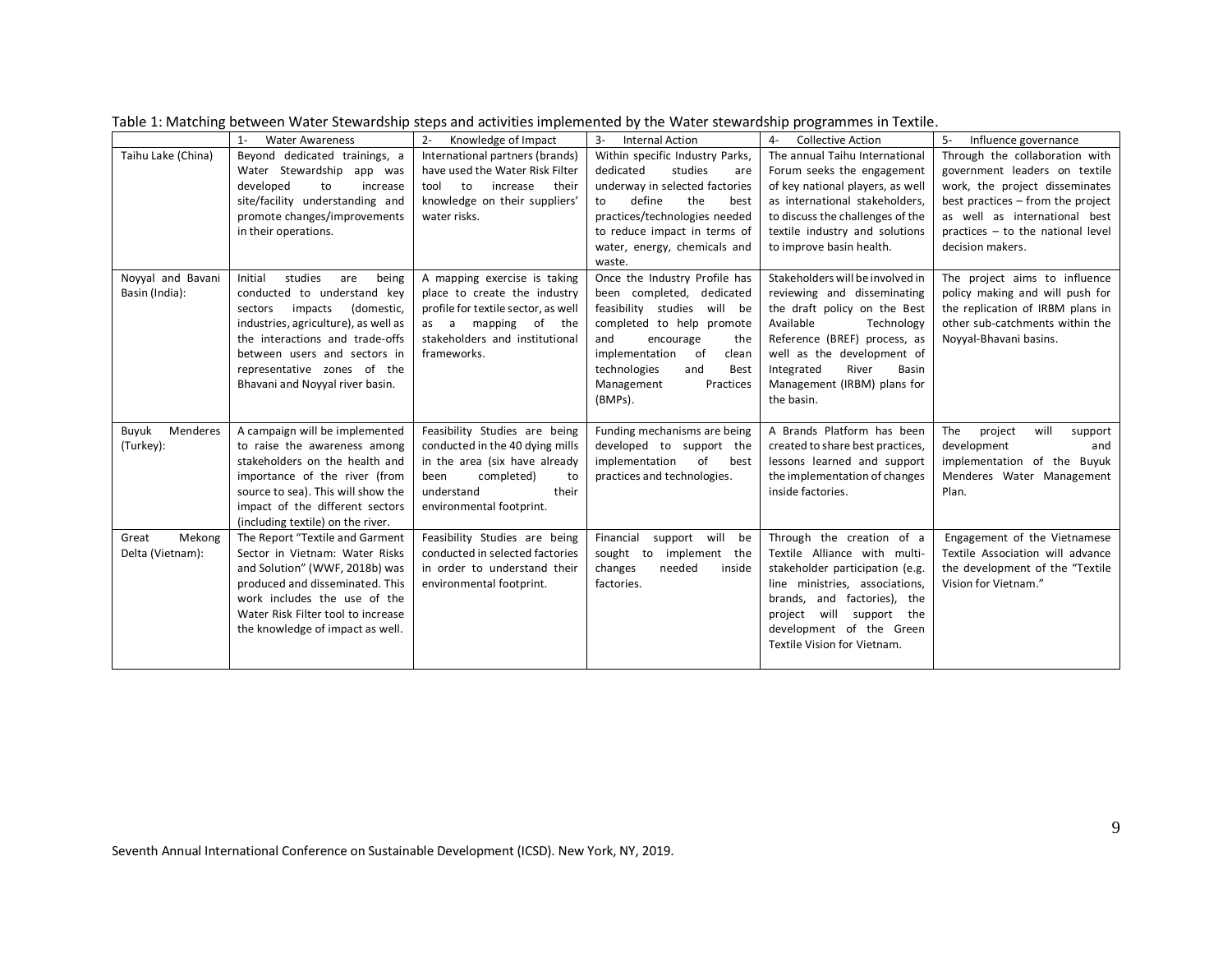#### **Discussion**

The cases presented differ significantly in terms of both geographical context and level of implementation. However, lessons can be drawn to aid the implementation of other Water Stewardship projects, as well as projects in general that engage private sectors, NGOs and governments.

#### **Setting ambitious goals**

One of the most common criticisms of NGOs working with the private sector is the risk of engaging in "blue washing" projects (Hall et al, 2012), namely projects that are green from an external communications standpoint, but are not particularly so in terms of tangible outcomes. To avoid this risk, Water Stewardship projects led by WWF in the textile sector set concrete, ambitious and transformational goals for the sector, while keeping the focus on the restoration, conservation and/or protection of the basins where they operate. For example, the long term goal for Vietnam is "transforming the textile sector in Vietnam and engaging sectoral and environmental governance in order to bring social, economic and conservation benefits to the country and the entire Mekong region". This project recognizes that the textile sector is a small part of the challenges in the Mekong area, but it aims to create a strong partnership that will improve this sector and expand corporate water stewardship efforts to others. WWF ensures that the participation of international partners in water stewardship activities will encourage governments and on-theground actors (industries) to embrace the projects' long-term goals. As the projects operate in river basins of high interest for their ecological and environmental characteristics, they contribute to the achievement of SDG 14 and 15. Along with setting ambitious goals, it is important that projects set milestones and mechanisms for monitoring and evaluating the progress towards the achievement of the goals. Linking the Water Stewardship project goals with international frameworks, such as the SDGs, may help to explain to, and engage, a broader international audience, while linking to national/regional frameworks can help link the project deliverables to goals of national/ regional interest.

#### **Multi-stakeholder partnerships**

Water Stewardship requires the engagement of all stakeholders during all the steps, but engagement is particularly visible in stepsfour (Collective Action) and five (Influencing Governance). These steps propose actions that go beyond the fence line and expand opportunities for collaboration among the businesses involved, instead of generating competition amongst each other. While presented as a "ladder", the water stewardship steps do not need to be taken in the official order (from one to five): preparations for stakeholder engagement can start in the planning phase of the project.

Mapping the range of stakeholders operating in a basin and their roles is performed at the beginning of projects to identify the government agencies, businesses and civil society associations that need to be involved for successful implementation of the project. Creating a strong partnership is important because the influence of brands on local suppliers is not necessarily strong enough to ensure the transformation of the basin, or to ensure changes in the supply chain. Therefore, the engagement of government, the chamber of commerce and textile associations is also needed and can help achieve the objective of transforming the sector.

A multi-stakeholder partnership is an important requirement in water stewardship projects as the transformation depends on the interactions between different stakeholders. Ownership of the project is built through trust and discussion of shared solutions—government is consulted for policy suggestions; universities and technical experts contribute technical expertise; industrial associations and companies add a private sector perspective. In this mix, managing the expectations of different stakeholder is also crucial, and is possible if the role of each stakeholder involved is clear. The goal is that the platform of stakeholders created by these projects will develop to respond to the challenges of the basin, not only those related to textile.

#### **Working with Governments**

Government and political structures vary significantly across the countries where projects are being implemented. A common challenge emphasized by project managers is communicating the practical importance and the value of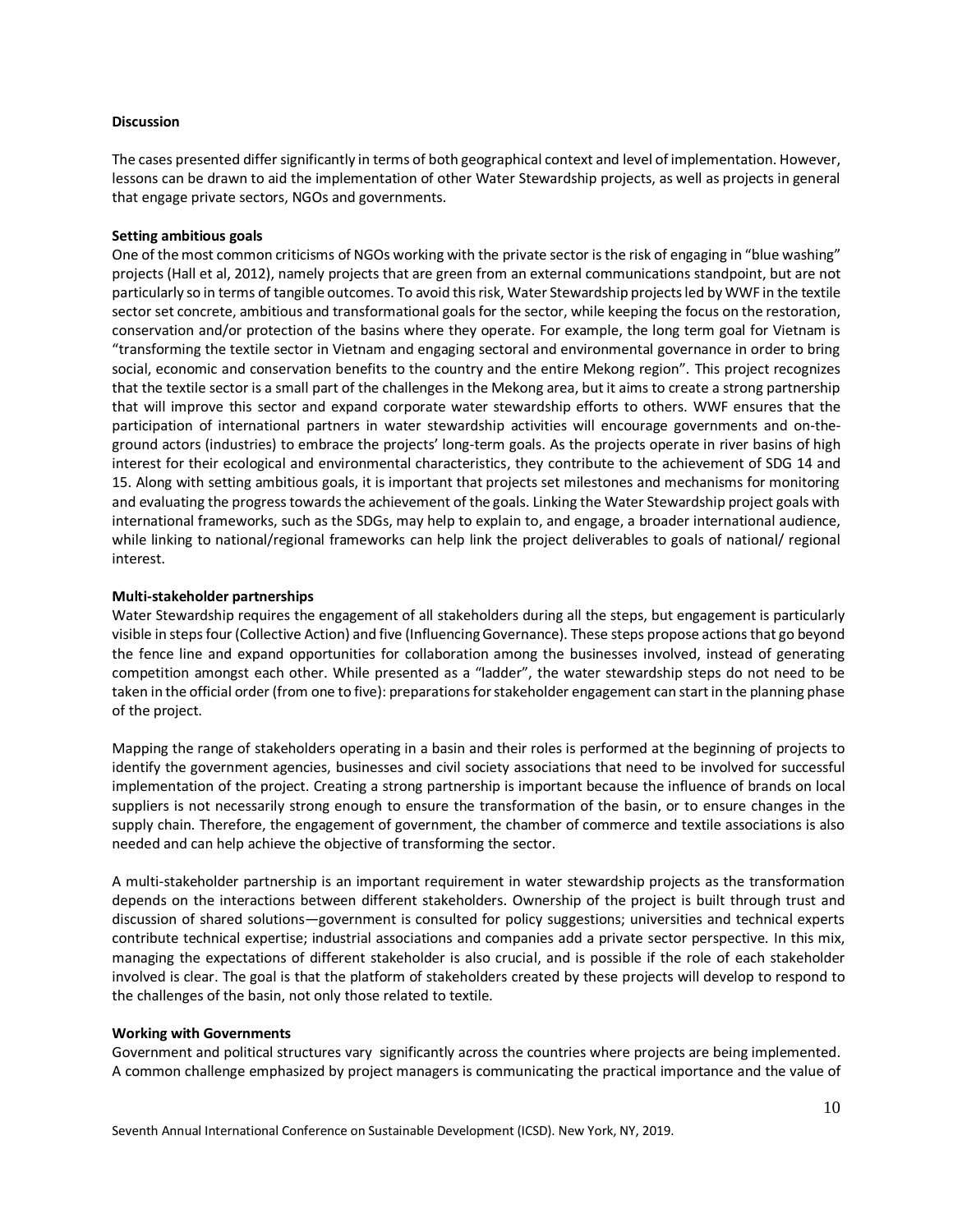water stewardship projects to government officials who are, at least initially, not familiar with water stewardship projects. Consequently, a project should devote sufficient time to capacity development on water stewardship. When key government agencies and decision makers engage in these projects and work with other stakeholders, they can develop a better understanding of the sectors, their challenges and associated opportunities. Depending on the level of interaction achieved, some projects helped identify where the alignment (or lack of alignment) between national and international standards were having negative impacts on the environment. For example, some projects found local wastewater treatment regulation to be more permissive than international standards, resulting in harm to critical ecosystems. In other cases, government agencies were able to contribute existing funds towards the realization of the project's outcomes (See BOX 2). Not yet explored is the potential of these projects to ease data collection and performance management of the facilities. This information would be useful, for example, to countries interested in reporting on SDG 6.3.1 about the treatment of wastewater, particularly from industrial sources.

#### **Working with international partners**

The typical international partners working in these projects are fashion brands. Brands, as well as other businesses, are welcoming the water stewardship concept, but they also need proper guidance to ensure that change and engagement in transformation of the sector is both real and feasible, with indicators that can satisfy business managers' requirements on monitoring and evaluation. The engagement of international fashion brands provides welcome leverage on the engagement of facilities (current or potential suppliers) and governments. When well planned, their involvement can lead to a win-win situation. International brands, with their purchasing power, often have a strong leverage on their suppliers: they can request international standards to be followed. These standards, such as the Zero Discharge of Hazardous Chemicals (ZDHC), are often more restrictive than national environmental regulations, and, in cases where they are widely adopted, they may provide considerable environmental benefits to the basins. This reduces the reputational risk of sourcing from an area that is degraded and also helps brands be seen as a constructive partner in a region (the so-called social license to operate) and expand their production in a sustainable way.

#### **Local-level transformation / working with suppliers**

While international partners can advocate and promote change in the textile sector, where that change must manifest is within facilities, especially since dyeing and printing mills have the strongest impacts on water quantity and quality. When laws and regulations are in place, acknowledged and enforced, moving towards more sustainable production is the only way these manufacturing facilities will be able to continue operating, avoid pollution-related fines, and prevent permanent or temporary closures of the business. However, while governments often have environmental regulations and pollution controlsin place, they often lack the ability to enforce them; hence facilities do not respect the laws and improve their operations.

Whenever lack of enforcement does not ensure environmental protection, the call from fashion brands can be helpful. However, a project's ability to demonstrate the costs and benefits from investing in sustainable technologies or production methods can be quite effective at boosting transformation. The key is to demonstrate to suppliers that real economic benefits can be attained by joining a water stewardship project and participating in cleaner production programs. In the example of Denizli and Aydın, the business case for transformation was created through feasibility studies. These studies identified the changes that dyeing mills should undertake to improve productivity while also increasing water and energy savings, improving wastewater quality, and reducing the use of chemicals. For example, one factory in Denizli learned it could save 40,000  $\text{m}^3$  per year of freshwater, 220 tons per year of chemicals and 7000 MWh per year of energy (roughly equivalent to 4,500 barrels of oil) if cleaner production practices were implemented. The study for the 50 wet processing factories in the Büyük Menderes Basin estimated that an investment of approximately €5-12 million (a substantial sum compared to average facility profits) would provide a total savings of about €4-10 million per year and the investment would be recovered within 6 to 24 months (WWF, 2018a). This proved to be the best way to convince facilities to invest in production process improvements.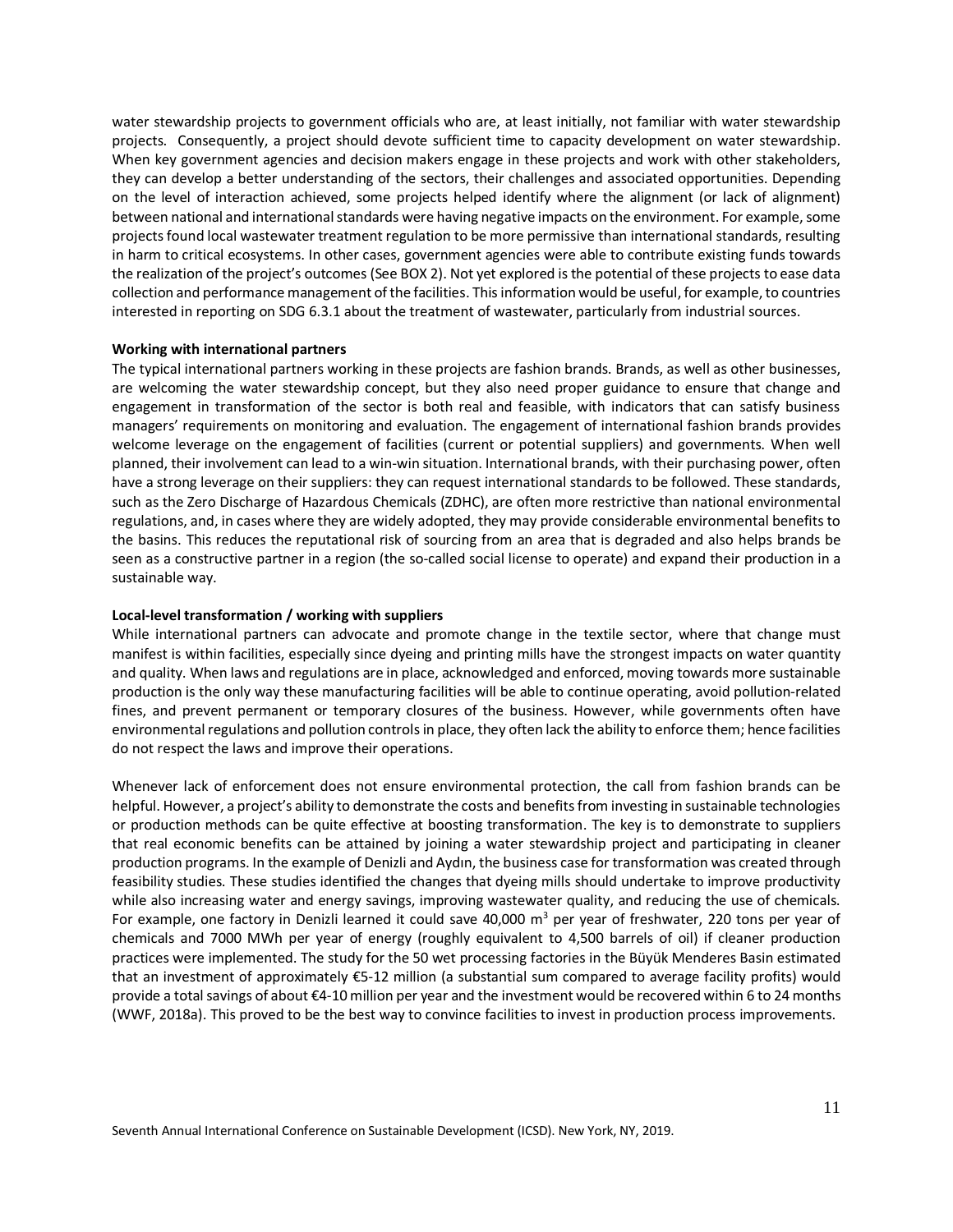#### **Financial challenges**

Yet even when the business case for investment is clear, investments may not be made. In the basins where these projects were implemented, this has happened for three reasons: (1) low risk due to lack of legislation in place and/or weak enforcement of environmental regulation; (2) weak relationships or brand leverage on suppliers, e.g. when brands threaten to take their business elsewhere over suppliers' non-compliance, but other brands continue buying from these suppliers, it reduces the incentives of suppliers to improve production; and lastly (3) high risk linked to investing in landscape approaches and/or lack of de-risking financial mechanisms to support investment. Therefore, providing financial means or creating innovative ways to get funds can also encourage suppliers to act as water stewards (WWF, 2017).

#### **Integration and Landscape approach**

One of the final lessons learned from the implementation of water stewardship projects is the need to integrate water, climate and cotton issues for effective transformation of the sector. Integration of subjects is not easy as it often involves an even higher number of stakeholders, different line ministries and different people working on the themes inside the same organization. In some cases, these realities can give rise to internal competition or lack of commitment/ownership. However, the awareness around integration is increasing and more holistic visions are being developed for emerging water stewardship projects. A new approach to water stewardship is being adopted in India, where a focus on basin health is driving integration at the landscape level: the area of operation was identified as well as the actions needed, partners are supportive of actions that although not strictly related to textile, are relevant to the health of the basin.

#### **Conclusions**

The projects, which are at different stages of implementation, offer valuable lessons for similar initiatives in other geographical contexts, but also for other industrial sectors where international brands are involved and the awareness of the consumers on the impact of their purchases is increasing. In Turkey, WWF, along with several brands, helped assess the technological interventions needed to improve water and energy management, and is supporting factories in obtaining funds to implement needed technological changes for improved water quality and efficiency. In China, a large stakeholder forum is increasing the attention of government, brands and suppliers on basin health, and the adoption of an online tool and in-person training for factory workers has the potential to develop much needed water stewardship awareness and capacity. In India, textile brands are supporting the restoration of large areas of the basin, as well as helping improve water management inside the factories they supply from.

Success in water stewardship requires time for relationship building among partners, the promotion of the concept itself and demonstration of the associated economic benefits. While water stewardship benefits are tangible when it comes to implementation of cleaner production technologies (e.g. the Turkish example), measuring their associated impact on a basin's water quality remains a challenge. In particular, as the textile sector is often one of many sectors producing in a basin, it is difficult to separate its impact from that of other major polluters (e.g. in basins characterized by large agricultural productions, water quality monitoring with standard parameters cannot assess the contribution of the textile industry) and to detect the effects of textile-related improvements on a basin's water quality.

Impacts resulting from improvements to water governance are another aspect of water stewardship that is hard to measure. While the projects have personnel engaged in government discussions around textile (China and Vietnam) and river basin management plans (Turkey), the actual impact on the ground is not quantifiable. However, the creation of the multi stakeholder platforms and forums has at least generated discussions on water use and quality, contributed to cross-sector relationship building and alignment, as well as contributed to the protection of natural areas, wetlands, etc.

An alternative would be for the Textile sector, led by brands or by international organizations, to launch a "Call for Action on Water and the Textile/Fashion Industry", similar to the one launched by UNFCCC or the G7. However, the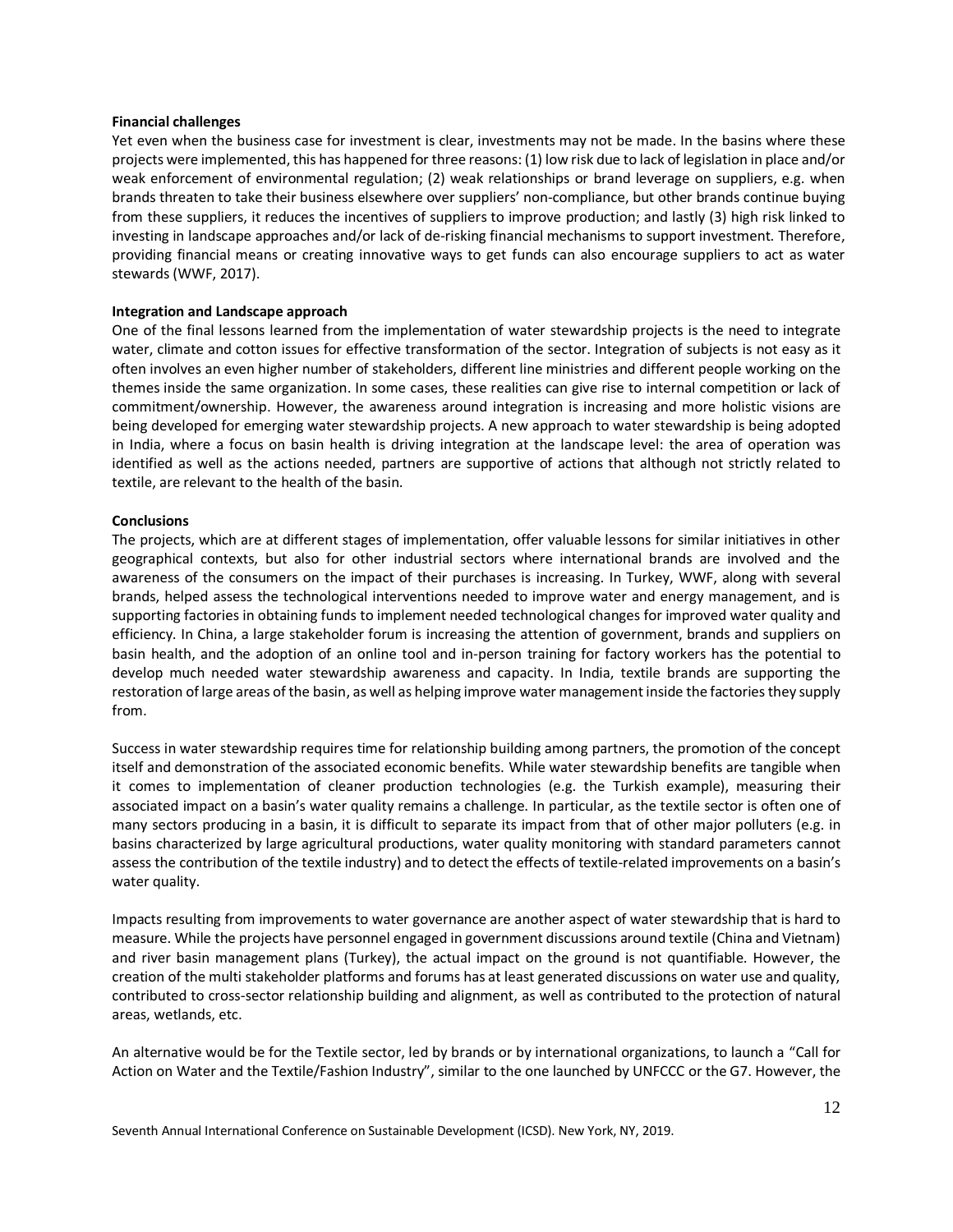best option would be for climate and water experts to start discussions that aim to align their asks to the fashion industry in order to convey the message and guarantee that both aspects - water and climate - will be tackled with the same energy and dedication, assessing as well the possible negative effects that an action on one aspect might generate on the other and vice-versa. Due to the engagement of Water Stewardship practitioners at the local level, this could be the starting point for a joint action on water and climate in the textile sector. While the beyond-thefences results of Water Stewardship projects are not always easy to quantify, the work conducted by WWF so far shows that a transformation of the sector is not just possible, but that it isin fact taking place right now in the basins where the projects are operating.

**Acknowledgments**: Special thanks to the WWF country teams and all the stakeholders involved in the implementation of the projects described in this paper, including: Arjumand Qayyum, Chaochao Chen, Chu Bui Dinh, Derya Yildirim, Eren Atak, Ha Pham Thi Viet, Johannes Schmiester, Keiron Brand, Neyran Akyildiz Sanket Bhale; Shannon Siyao Wang, Sohail Ali Naqvi, Richu Baby, Viet Hoang and Yifeng Liu.

# **References:**

AWS, 2019. What is Water Stewardship?. Available at:<https://a4ws.org/about/> (accessed in 5 June 2019)

CDP, 2017. Missing link: Harnessing the power of purchasing for a sustainable future. Available at: <https://www.cdp.net/en/research/global-reports/global-supply-chain-report-2017> (Accessed in 15 July 2019).

GFA and the Boston Consulting Group (2017). 2017 Pulse of the Fashion Industry report. Available at: [https://globalfashionagenda.com/wp-content/uploads/2017/04/GFA17\\_Call-to-action\\_Poluc](https://globalfashionagenda.com/wp-content/uploads/2017/04/GFA17_Call-to-action_Poluc-brief_FINAL_9May.pdf)[brief\\_FINAL\\_9May.pdf](https://globalfashionagenda.com/wp-content/uploads/2017/04/GFA17_Call-to-action_Poluc-brief_FINAL_9May.pdf) (accessed at 5 June 2019)

G7 Fashion Pact. Available at: [https://www.elysee.fr/admin/upload/default/0001/05/0247b6707e8a3f6139e041581fd7e638436dbc5b](https://www.elysee.fr/admin/upload/default/0001/05/0247b6707e8a3f6139e041581fd7e638436dbc5b.pdf) [.pdf](https://www.elysee.fr/admin/upload/default/0001/05/0247b6707e8a3f6139e041581fd7e638436dbc5b.pdf) (accessed 4 october 2019)

GreenPeace (2012) Dirty Laundry: Unravelling the corporate connections to toxic water pollution in China. Available at[: https://storage.googleapis.com/planet4-international-stateless/2011/07/3da806cc-dirty-laundry](https://storage.googleapis.com/planet4-international-stateless/2011/07/3da806cc-dirty-laundry-report.pdf)[report.pdf](https://storage.googleapis.com/planet4-international-stateless/2011/07/3da806cc-dirty-laundry-report.pdf) (accessed 5 June 2019)

Hall, D.; Lobina, E. Conflicts, Companies, Human Rights and Water—A Critical Review of Local Corporate Practices and Global Corporate Initiatives; PSIRU: London, UK, 2012.

Morgan, A.J. (2018) Water stewardship revisited: shifting the narrative from risk to value creation, WWF-Germany.

SDG Compact – SDG 6 – Business role. Available at[: https://sdgcompass.org/sdgs/sdg-6/](https://sdgcompass.org/sdgs/sdg-6/) (accessed 12 June 2019)

United Nations, Fashion Industry Charter for Climate Action (2018). COP24 in Katowice, Poland. Available at [https://unfccc.int/sites/default/files/resource/Industry%20Charter%20%20Fashion%20and%20Climate%20Action](https://unfccc.int/sites/default/files/resource/Industry%20Charter%20%20Fashion%20and%20Climate%20Action%20-%2022102018.pdf) [%20-%2022102018.pdf](https://unfccc.int/sites/default/files/resource/Industry%20Charter%20%20Fashion%20and%20Climate%20Action%20-%2022102018.pdf) (accessed at 5 June 2019)

WRF (2019). Assessing Water Risks. Available at[: http://waterriskfilter.panda.org/](http://waterriskfilter.panda.org/) (accessed at 5 June 2019)

WWF (2013). WATER STEWARDSHIP BRIEF: Perspectives on business risks and responses to water challenges. World Wide Fund for Nature (Formerly World Wildlife Fund), Gland, Switzerland.

WWF (2018a) Cleaner Production Guideline for the textile sector efficiency in use of resources, a decrease in costs, harmony with the environment. WWF-Turkey. Available at: